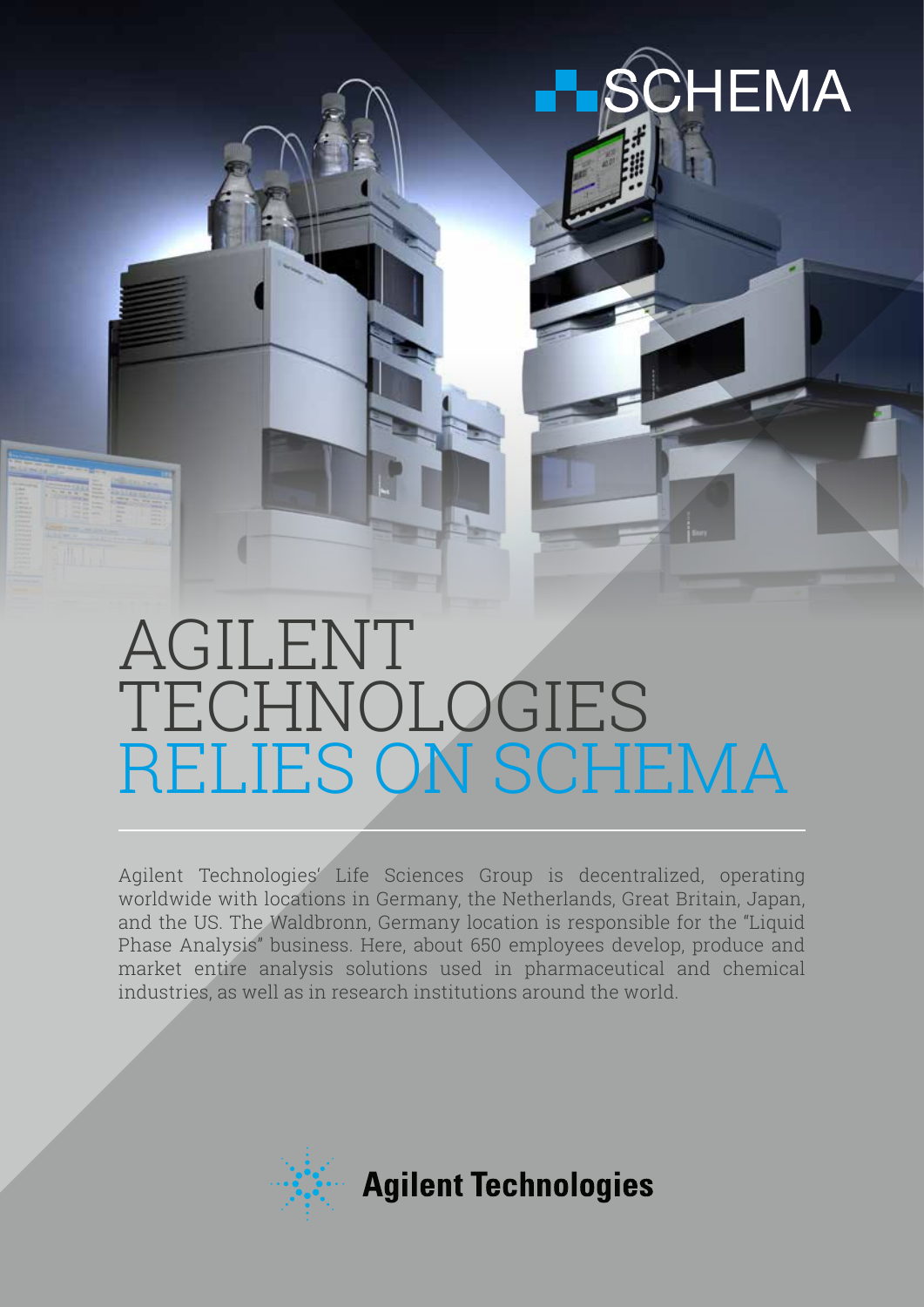

### ILENT'S LIFE SCIENCES BUSINESS AREA STRIKES A NEW PATH WITH SCHEMA ST4

**Support engineers are involved early on in product development at Agilent. Before a product is launched, they know how it works, which information customers and service engineers need to successfully install, implement, use, maintain and repair the product, and what kind of questions can be expected. Agilent utilized this knowledge and placed the creation of documentation in the hands of the support engineers, as they already handling this task in a conventional DTP-Application prior to the implementation of the editing system.**

In total, there were about 200 English publications, from small two- to four-page documents to user guides with 400 pages. There was also the online help for the locally developed software products. An external service provider did the translation, including the online help texts, which the service provider delivered as ready-todeploy HTML texts. In total, eight languages were offert: English, French, German, Italian, Spanish, Brazilian Portuguese, Simplified Chinese, and Japanese. When localization costs started growing exponentially after 2000, Agilent in 2004 decided it was time to act.

"After the first high-level investigation, we examined the situation more closely and realized that measures other than just reducing localization costs were needed in order to effectively adapt the User Information department's efficiency to continually increasing requirements. It was clear to us that the process of creating documentation by our own employees, could not continue any longer in the face of ever shorter product innovation cycles, an increasing number of products, and a growing amount of variants, all to be handled by fewer and busier staff. We took this as a chance to reshape the department strategically. And we aimed for the highest possible level of optimization instead of implementing only a few measures and reaching only a portion of what was actually possible and necessary," explains Thomas Richwien, Program Manager User Information for the Life Sciences Group.

#### **Workflow Automation through Standardized Content and Processes**

Reuse of content, as well as automated document and online help production in particular were expected to reduce localization costs and processing times. The central focus was to implement single source publishing with the help of an XML-based content management system. Editors would in the future create and maintain a central data pool, which would then serve as the source for publications.

The challenge was how to continue to use the authors to provide input for the documentation, but at the same time find a way to unify writing styles. As it was impossible to force the authors to adhere to strict rules, and at the same time necessary to effectively meet the requirement of outsourcing to a certain degree, Agilent divided the tasks between authors and technical writers. The engineers continue to be responsible for the documentation and deliver the content. Implementation of the documentation in the CMS is done by professional technical writers working for a service provider.

Based on the results of the requirements analysis, various CMS products on the market were assessed. Guided by a profit analysis, several potential editing systems were then examined more closely. The central requirements dictated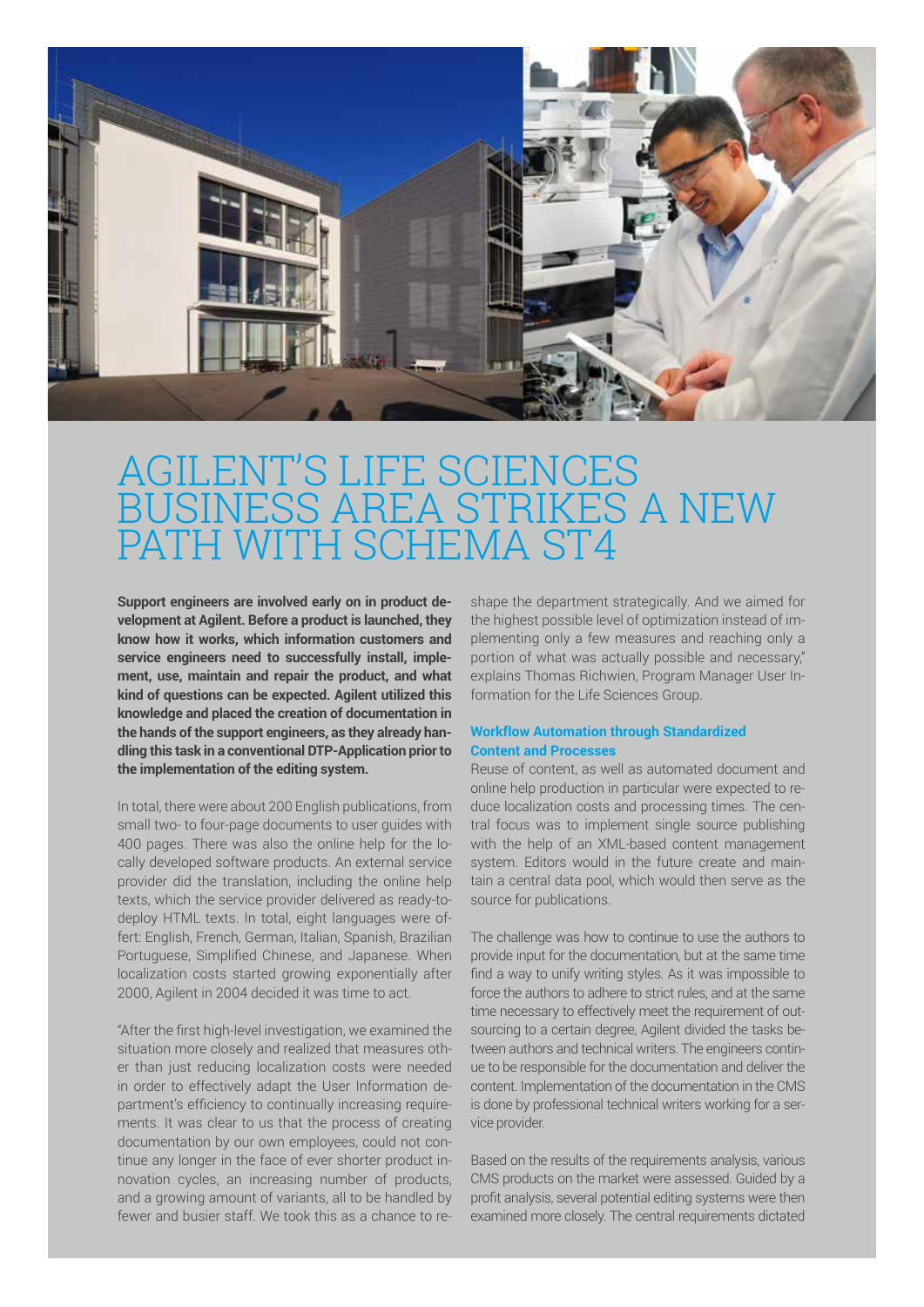that the system needed to adapt to a high degree to business needs and to support a proprietary data model. A further requirement was unlimited scalability. Along the lines of "think big, start small," the system had to be able to adapt to an increasing number of users and supported target formats and to continually expanding functionality. And it needed to be modular.

The decision for the central component of the editing system was made in favor of SCHEMA ST4 from SCHEMA GmbH. Deciding factors were the system's capability to meet all critical requirements, and that a good business relationship with SCHEMA had existed for several years. Agilent had been using the predecessor-product Schema-Text for the creation of online help for a software product. "For us it is a strategic advantage when you can rely on short paths of communication and you know that the partner understands your needs and will implement solutions accordingly," says Richwien.

During the pilot phase, SCHEMA ST4 was used in a classic client server architecture setup. For production, this was migrated to a so-called 3-tier application: The client is installed on its own terminal server, to which the users connect via the office LAN or from outside via VPN. This means that the client only has to be installed once. Behind the terminal server is a second server, the so-called application server. This is where the ST4 services run. The database is installed on the third server. The advantage of this architecture is that the system is scalable and can be reached from anywhere via VPN connections.

#### **Customizations Make Individual Solutions Possible**

In order to improve the quality of documentation by using a unified, consistent structure, Agilent decided to implement a semantic data model following the Funktionsdesign® method. The system was customized according to this model, and modified to follow the designed business processes. With the help of the workflow manager integrated in SCHMA ST4, the release process for example was modeled to adhere to specifications. The status model in SCHEMA ST4 ends with "ready for release." With this, the version-controlled information products leave the editing system and are produced e.g. as PDF files which are then stored in SAP.

#### **A Decision That Was Quickly Amortized**

After the first large update of the business unit's product portfolio the investment was already amortized: "Using the old model, we would have had to spend more than what we invested in development, implementation and rollout of the new solution based on SCHEMA ST4" enthuses Richwien. In addition, translation costs are reduced because authors can now reuse existing content instead of repeatedly creating the same content. Variations of the same phrase now no longer incur expensive translation costs. The larger reduction in localization costs came from eliminating external DTP costs. Layout is now done inhouse, and thanks to the seamless integration of SCHEMA ST4 with the IT solution, it is automated to the highest degree possible. In addition to cost savings, the measures described shortened the time needed for creating documentation as well. In addition, the elimination of redundant content removed the effort for reviewing and releasing, as well as managing the various publications in which this content is used.

#### **Above and Beyond Cost Reduction: Much More is At Stake**

Agilent is subject to restrictions as a listed company in the international finance markets. "For us it was very important to contribute to reaching one of the overarching company goals, which is 'Excellence in Operation'. It wasn't enough to effectively reduce costs in our area in comparison to a predefined value, since this effect would only be a single event," according to Richwien. "The actual goal had to be 'complete cost control', which meant being able to closely control at all times all efforts and associated expenditures made by the User Information department. The editing system has to support us in an optimal manner during planning and execution."

A few months ago, Agilent migrated from SCHMA ST4 version 1.2 to version 3.3. "In the course of the implementation projects with SCHEMA, we strayed further and further from the standard product," says Richwien. "SCHEMA was always open to ideas for the ongoing development of the standard SCHEMA ST4 system." Manufacturer and users had to take a close look at the differences between the two systems and judge whether it made sense to keep the custom solution or to use the analogous standard functionality.

#### PROJEKT- HIGHLIGHTS

- Comprehensive customizations to the standard product
- High degree of scalability with regards to number of users, features and types of publications
- Separation of roles for documentation responsibility and authoring
- ROI already reached after the first project
- Implementation of Funktionsdesign® method
- 3-tier server architecture
- Worldwide access to editing system
- Approximately 40 users in various roles